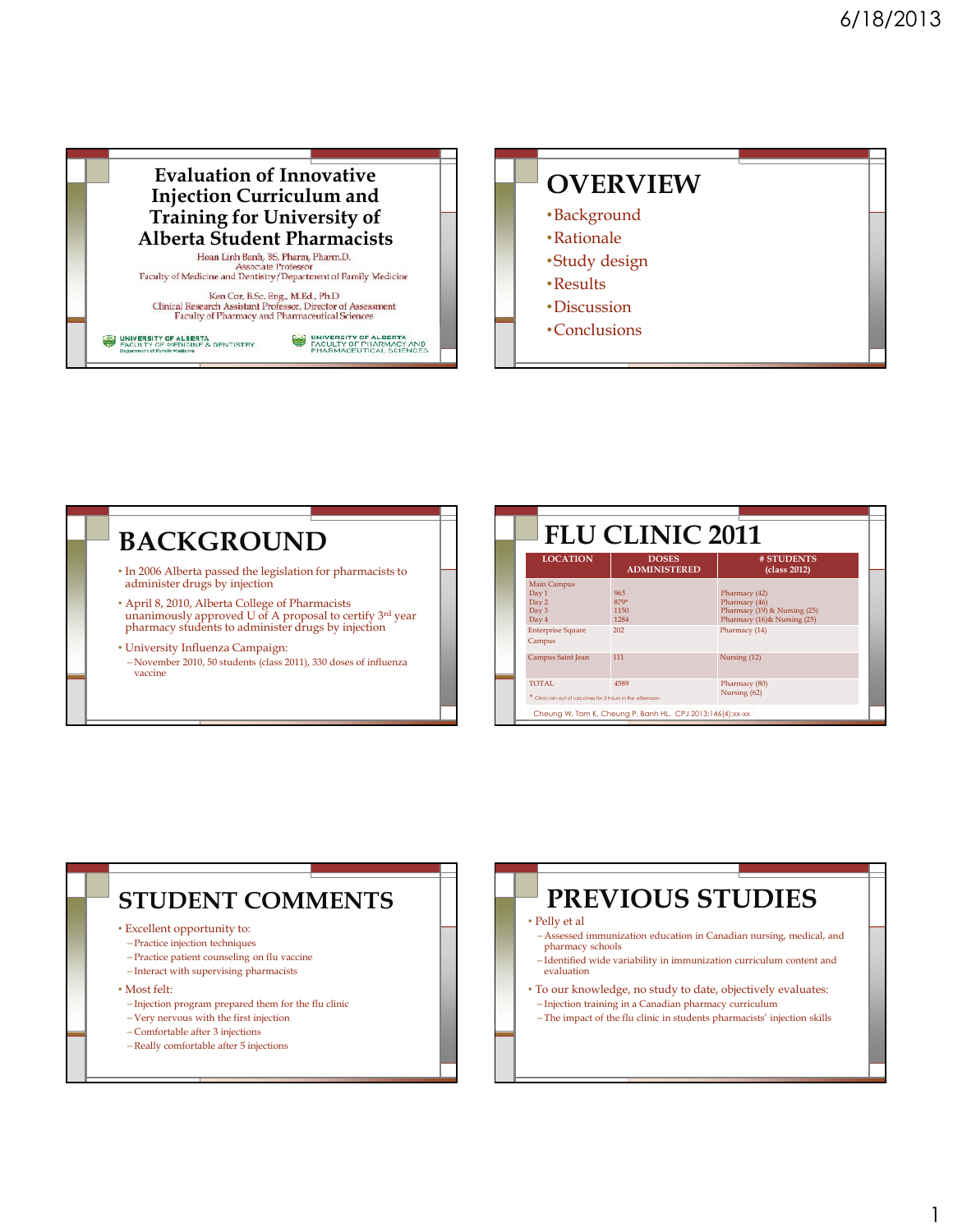









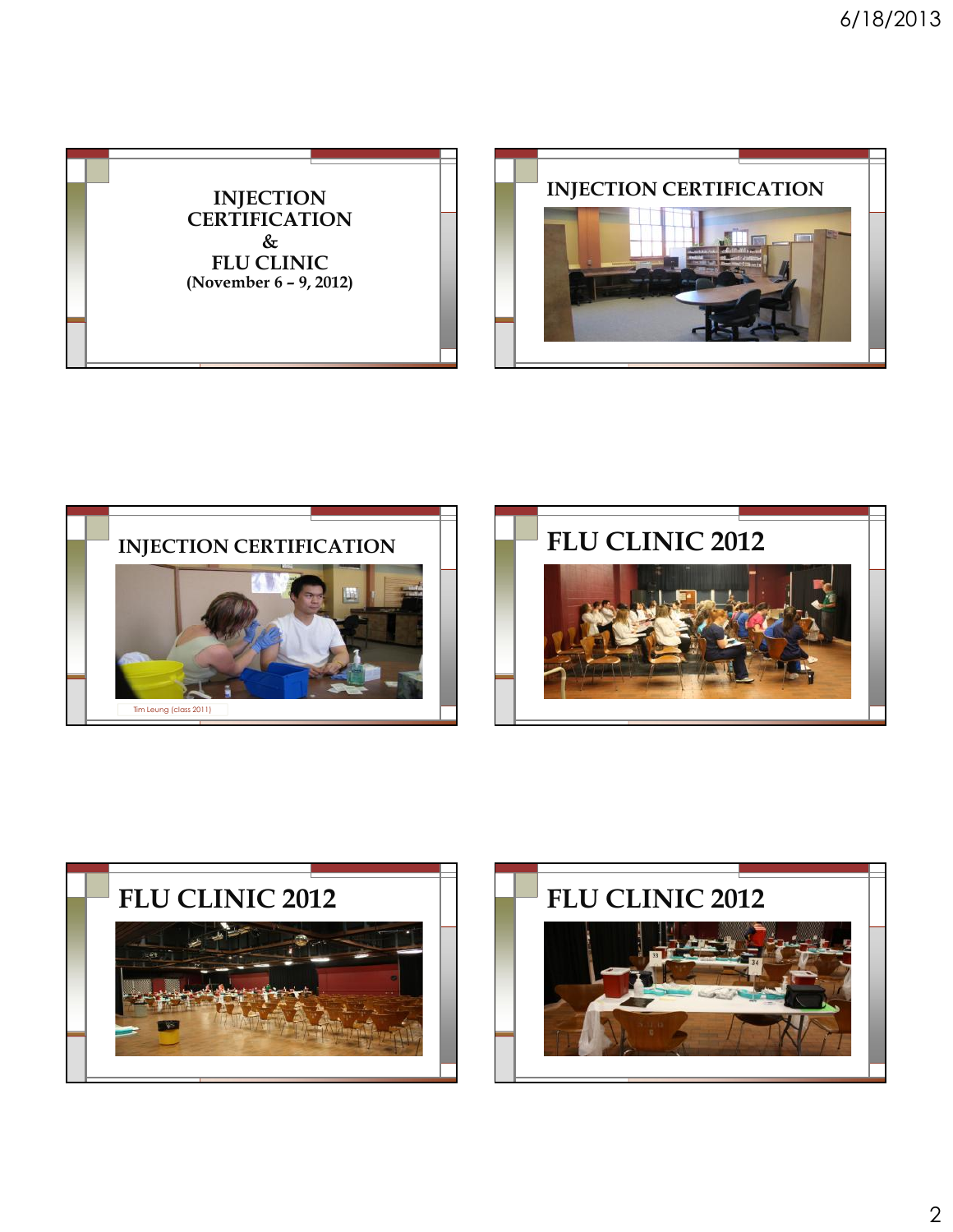









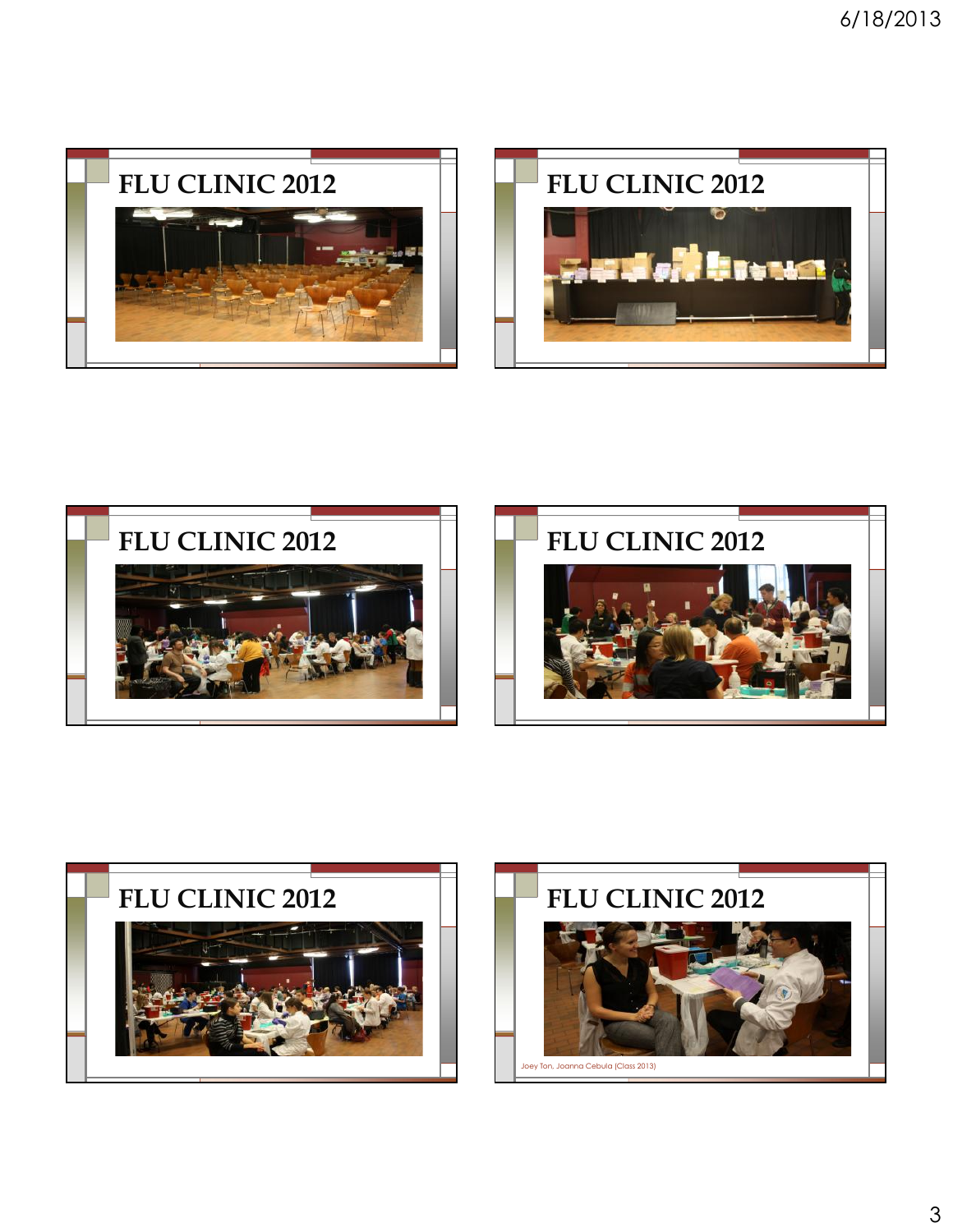





| PRINTED STATES                                                                                                                                                                                                                                                                                                                                                                                                     | Scolar in the office:                                                                                                                                                                                                                                               | <b>SKILLS RUBRIC</b><br>instructions to Jacob, FRAI ANTIQUE<br>Last Automobile Configuration                                                                                                                                                               |                                                                                                                                                                                                                                              |                                                                                                                                                                                    |
|--------------------------------------------------------------------------------------------------------------------------------------------------------------------------------------------------------------------------------------------------------------------------------------------------------------------------------------------------------------------------------------------------------------------|---------------------------------------------------------------------------------------------------------------------------------------------------------------------------------------------------------------------------------------------------------------------|------------------------------------------------------------------------------------------------------------------------------------------------------------------------------------------------------------------------------------------------------------|----------------------------------------------------------------------------------------------------------------------------------------------------------------------------------------------------------------------------------------------|------------------------------------------------------------------------------------------------------------------------------------------------------------------------------------|
| MTIS                                                                                                                                                                                                                                                                                                                                                                                                               | <b>NUTTER</b><br>«Essile » resplitant also have deleted »<br><b>Children Mysteria when</b><br>a suprime not has an entire.<br>- Jered Led, no distinct masses including<br>stated and the children office at<br>$-12400$<br><b><i>Sharehousehol was seen to</i></b> | <b>CONTRACTOR</b><br>Comine no his "Briternings" thebe, be-<br>and continuation in contractor<br>all reference the first product of the state of the control of the control of the control of the con-<br>village a compensation. Said totals information. | <b>FERRY TERM</b><br>-Condes are take ribed started what<br><b>Caralina</b><br>Abelia un'il mi se racine sol anche de-<br><b>Index:</b><br>of her constitution response complete.<br><b>Scientist High</b><br>(Shareholm) manager Media Sale | THE REVENUE<br>all deal is also a long provided their school what<br><b>Streets</b><br>which is index with the state of<br>Alle provide and last 1<br>«Sambato mount bat sharp?ale |
| <b>Marketing market managers</b><br>ALCOHOL: SIDNEY PRODUCED SERVICE BETWEEN<br>and conduct.<br>· Seach and transpare of person as a seated the infection<br>" integrated and thomas of the simplestic rate<br>(Witnesday) also for<br><b>FLEROX REGISTRIBULION</b><br>David an Indianapolis<br>· Decreasing informal and agree the street trac-<br>Sept.<br>"There beefs an out one of state."<br><b>A</b> select |                                                                                                                                                                                                                                                                     |                                                                                                                                                                                                                                                            |                                                                                                                                                                                                                                              |                                                                                                                                                                                    |
| <b>Course in colorador service</b><br><b>Burn Whitewater</b><br>She che starped as an inchest-<br>the total contact contact when the<br>strikker melassiste<br><b>Manufacturer</b>                                                                                                                                                                                                                                 |                                                                                                                                                                                                                                                                     |                                                                                                                                                                                                                                                            |                                                                                                                                                                                                                                              |                                                                                                                                                                                    |
| Concert main to concert community<br><b>Service Service</b><br><b>LAUTE STATISTICS</b><br>Contracted and contracted in the contract change<br>Mile same<br>(Delay private particularly service<br><b>MACHINE</b><br>chines has moreover<br>determined as a subtract this show.<br>rejurking success should certain.<br>a defensa y en Carachie antivade fan 10 ades is sur-                                        |                                                                                                                                                                                                                                                                     |                                                                                                                                                                                                                                                            |                                                                                                                                                                                                                                              |                                                                                                                                                                                    |

# **SKILLS RUBRIC STUDENT SURVEY**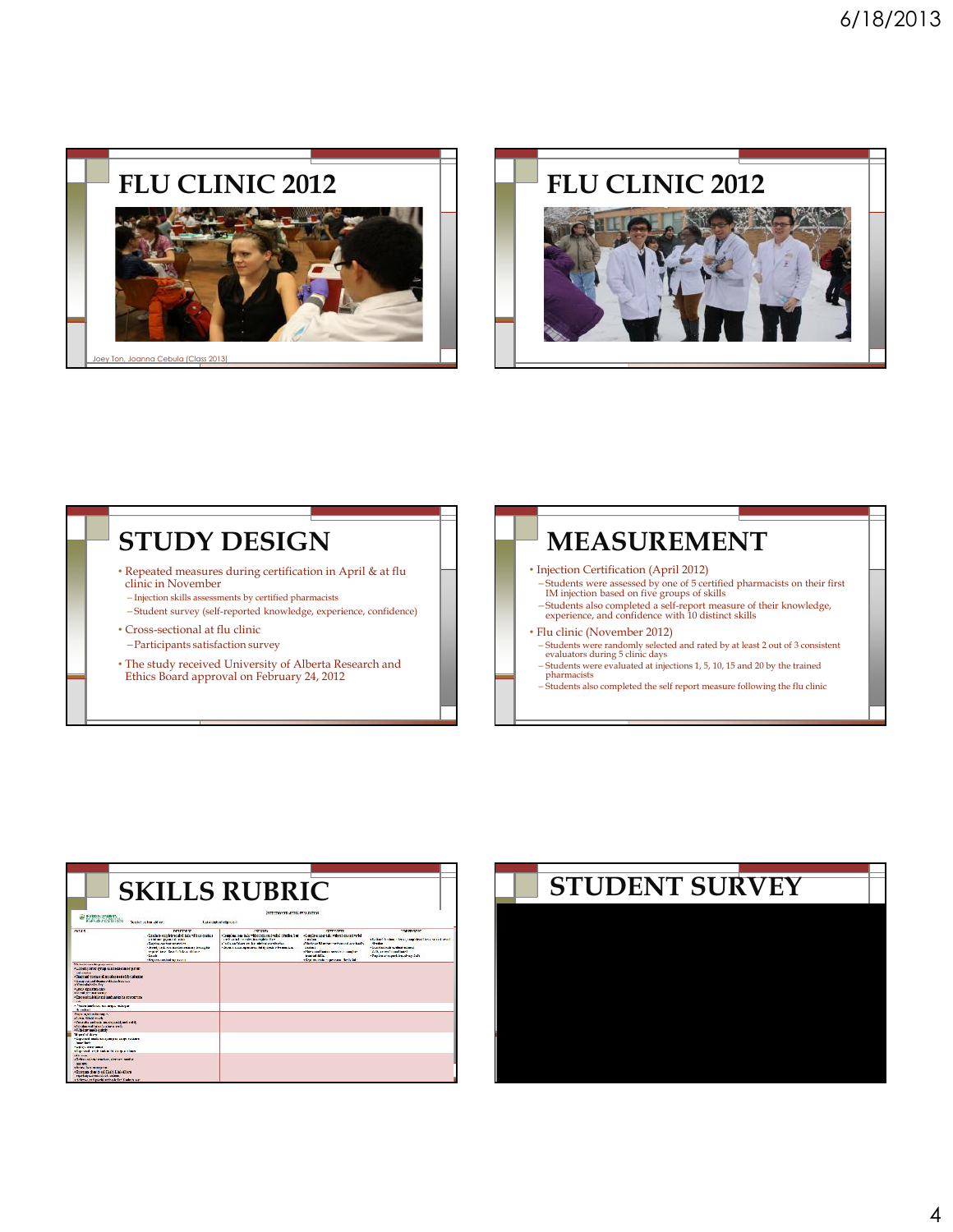





| <b>STUDENTS</b> )           |                                 |                                     |  |  |
|-----------------------------|---------------------------------|-------------------------------------|--|--|
| <b>SKILLS</b>               | <b>After First</b><br>Injection | After 20 <sup>th</sup><br>injection |  |  |
| <b>Vaccine Preparation</b>  | 1.1                             | 2.9                                 |  |  |
| <b>Aseptic Techniques</b>   | 1.5                             | 3.0                                 |  |  |
| <b>Injection Techniques</b> | 1.5                             | 3.0                                 |  |  |
| Aftercare                   | 20                              | 3.0                                 |  |  |

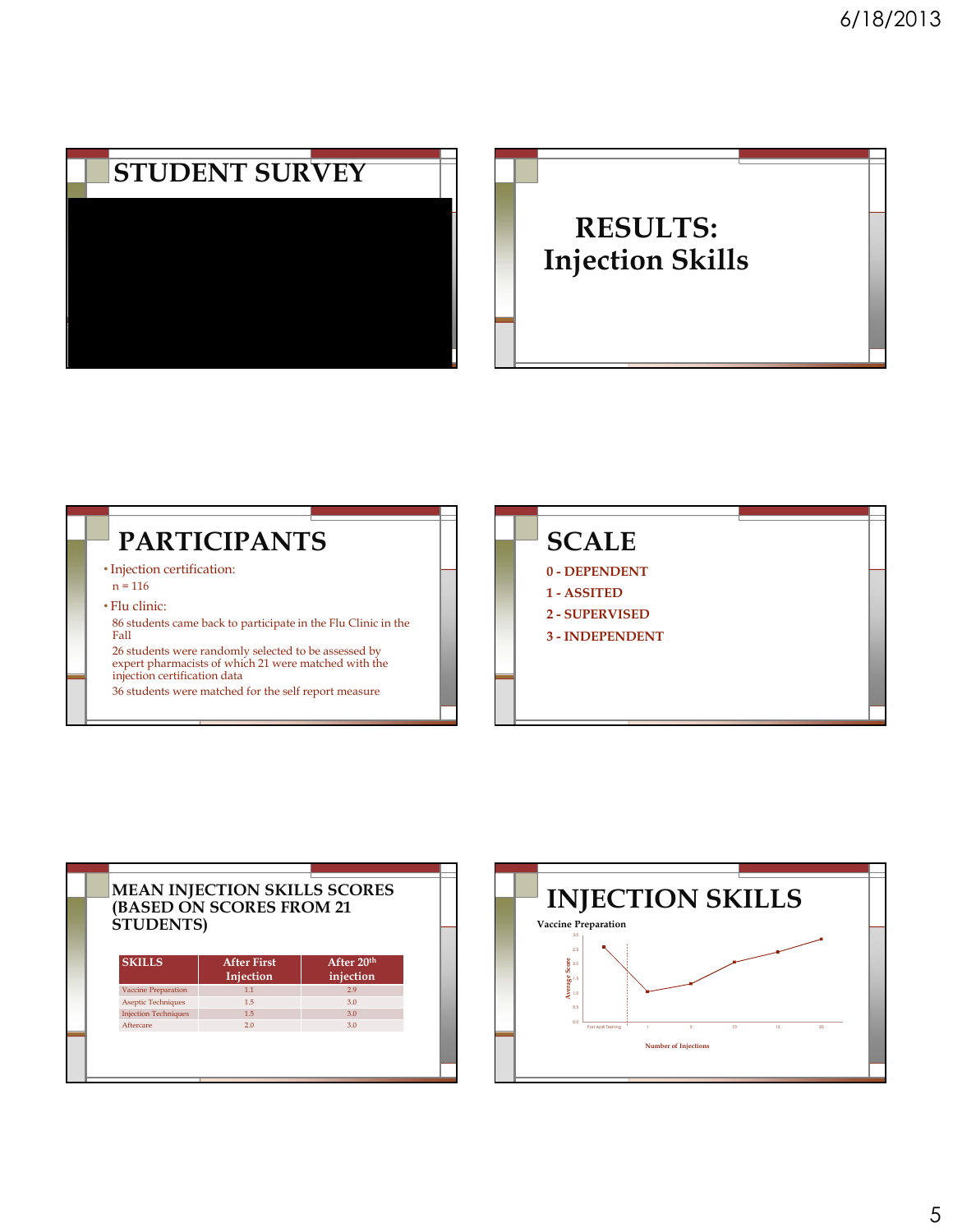





| <b>STUDENT SURVEY</b>                          |            |             |                      |
|------------------------------------------------|------------|-------------|----------------------|
|                                                | Pre-Clinic | Post-Clinic | <b>Matched Cases</b> |
| <b>Total Participants</b>                      | $n = 84$   | $n = 53$    | $n = 36$             |
| Gender                                         | 68% female | 72% female  | 64% female           |
| Average Age                                    | 24         | 24          | 24                   |
| Worked in pharmacy prior to<br>pharmacy school | 42%        | 69%         | 33%                  |
| Currently working in pharmacy                  | 67%        | 75%         | 72%                  |
| Had degree before pharmacy<br>school           | 30%        | 38%         | 15%                  |
| Pharm 425 in fall semester                     | 57%        | 47%         | 56%                  |
| From Alberta                                   | 84%        | 85%         | 89%                  |

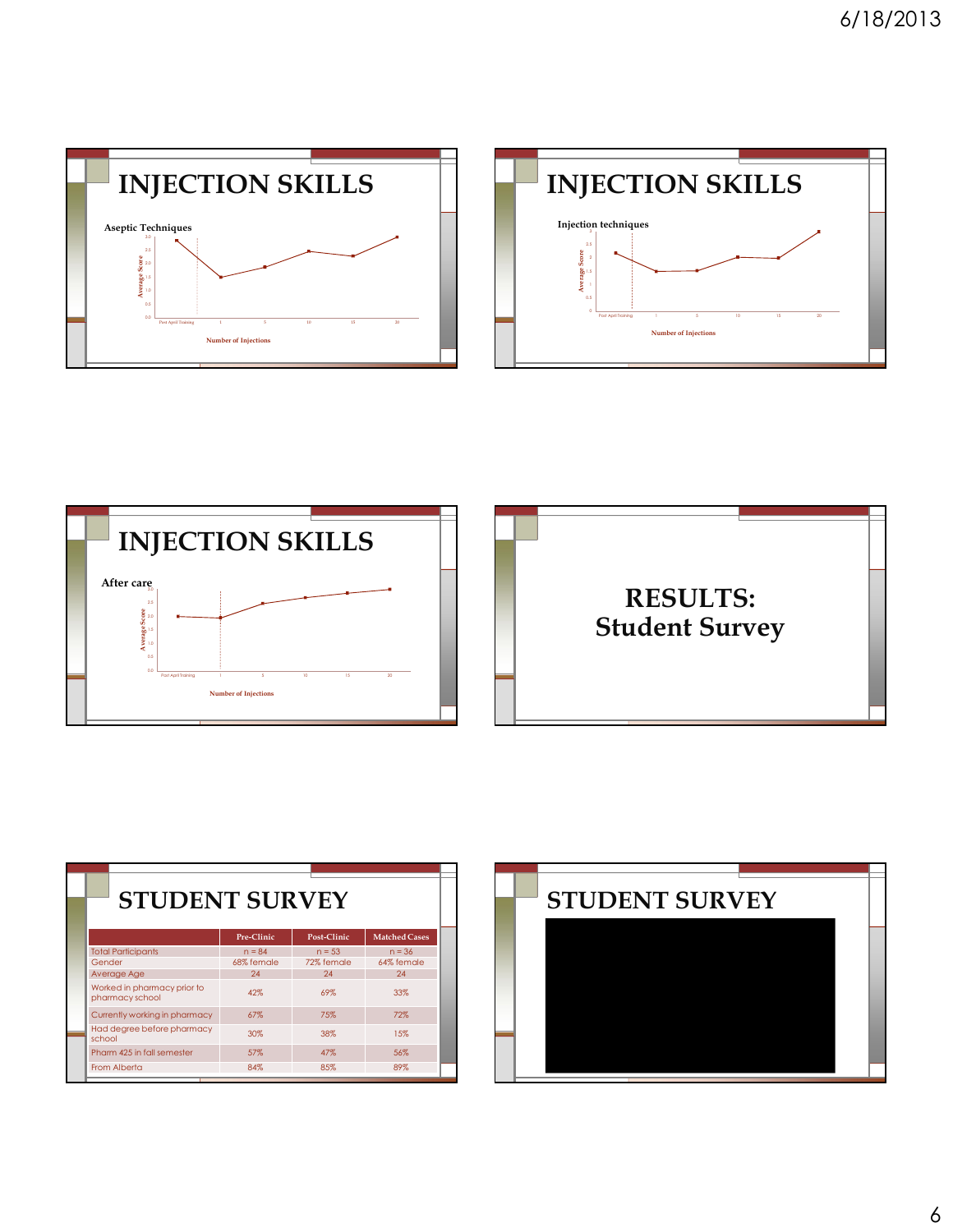| <b>STUDENT SURVEY</b> |                                                                                                                                                                                                         |
|-----------------------|---------------------------------------------------------------------------------------------------------------------------------------------------------------------------------------------------------|
|                       | 5.00<br>5.50<br>CARA.<br>3.50<br><b>ALL</b><br>2.50<br>Mail Corporation<br>2.00<br><b>Heater Tarry</b><br>1.50                                                                                          |
|                       | 1.00<br>Here is a clampe<br><b>HOST HILLION</b><br>Figure 2. Mean Pre- and Post-<br>Knowledge Obtaining Consent Scores<br>as a Function of When Students have<br>their Final Rotation (Fall vs. Winter) |

| <b>SATISFACTION SURVEY</b><br>The pharmacy student treated me with respect and professionalism |                |               |  |
|------------------------------------------------------------------------------------------------|----------------|---------------|--|
|                                                                                                | N              | $\frac{0}{0}$ |  |
| <b>Strongly Disagree</b>                                                                       | $\Omega$       | $\Omega$      |  |
| Disagree                                                                                       |                | $\Omega$      |  |
| Neutral                                                                                        | $\overline{4}$ | $\Omega$      |  |
| Agree                                                                                          | 117            | 9             |  |
| <b>Strongly Agree</b>                                                                          | 1192           | 91            |  |
|                                                                                                |                |               |  |

| <b>Disagree</b>       | <b>Strongly Disagree</b> | N<br>$\Omega$ | $\frac{0}{\alpha}$ |  |
|-----------------------|--------------------------|---------------|--------------------|--|
|                       |                          |               |                    |  |
|                       |                          |               | $\overline{0}$     |  |
|                       |                          | 5             | $\overline{0}$     |  |
| Neutral               |                          | 34            | 3                  |  |
| Agree                 |                          | 48            | 11                 |  |
| <b>Strongly Agree</b> |                          | 1127          | 86                 |  |

| How would you rate your overall experience with the flu clinic? |          |                |  |
|-----------------------------------------------------------------|----------|----------------|--|
|                                                                 |          |                |  |
|                                                                 |          |                |  |
|                                                                 | N        | $\frac{0}{6}$  |  |
| Very Poor                                                       | $\Omega$ | $\Omega$       |  |
| Poor                                                            | 1        | $\Omega$       |  |
| Neutral                                                         | 22       | $\overline{2}$ |  |
| Good                                                            | 249      | 19             |  |
| <b>Excellent</b>                                                | 1036     | 79             |  |

## **DISCUSSION**

- Some participants were lost for two reasons: –Fewer students participated in the influenza clinic –Difficulty matching all the participants
- Strict policies and procedures from Alberta Health & Wellness
- –Strict aseptic technique at the clinic
- Assessment during community placement

## **CONCLUSIONS**

- Trend data shows skill improvement based on expert ratings
- Based on this experience, University of Alberta student and staff:
	- Satisfied with the service our students provided –Willing to receive injections from pharmacists
- University Flu clinic is effective in fostering student skill development and improving their self-reported knowledge, experience, and confidence